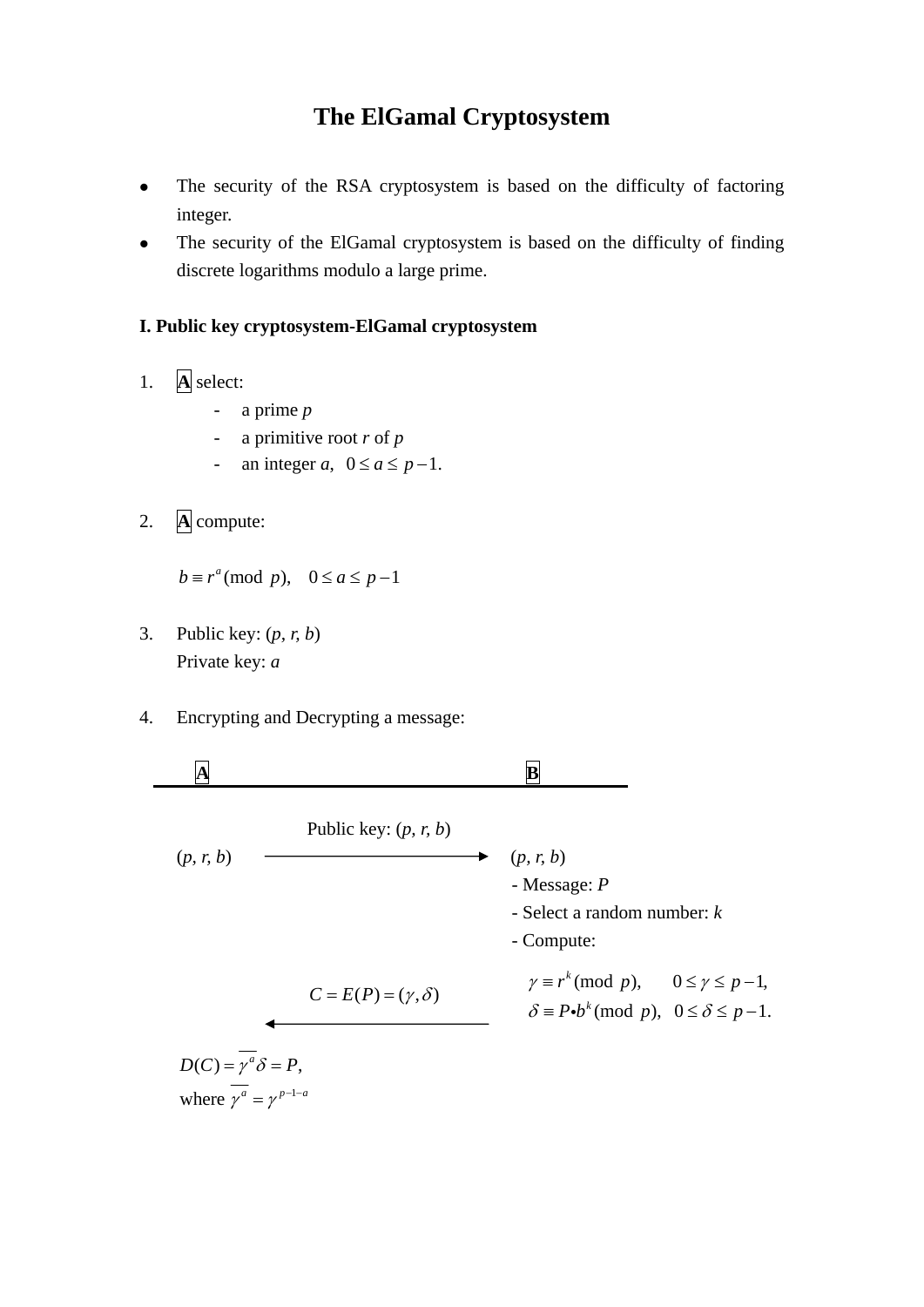# 5. Proof:

$$
D(C) = \gamma^a \delta \pmod{p}
$$
  
\n
$$
= \overline{r^{ka}} \cdot Pb^k \pmod{p}
$$
  
\n
$$
= \overline{\left(r^a\right)^k} Pb^k \pmod{p}
$$
  
\n
$$
= \overline{b^k} Pb^k \pmod{p}
$$
  
\n
$$
= \overline{b^k} b^k P \pmod{p}
$$
  
\n
$$
= P \pmod{p}
$$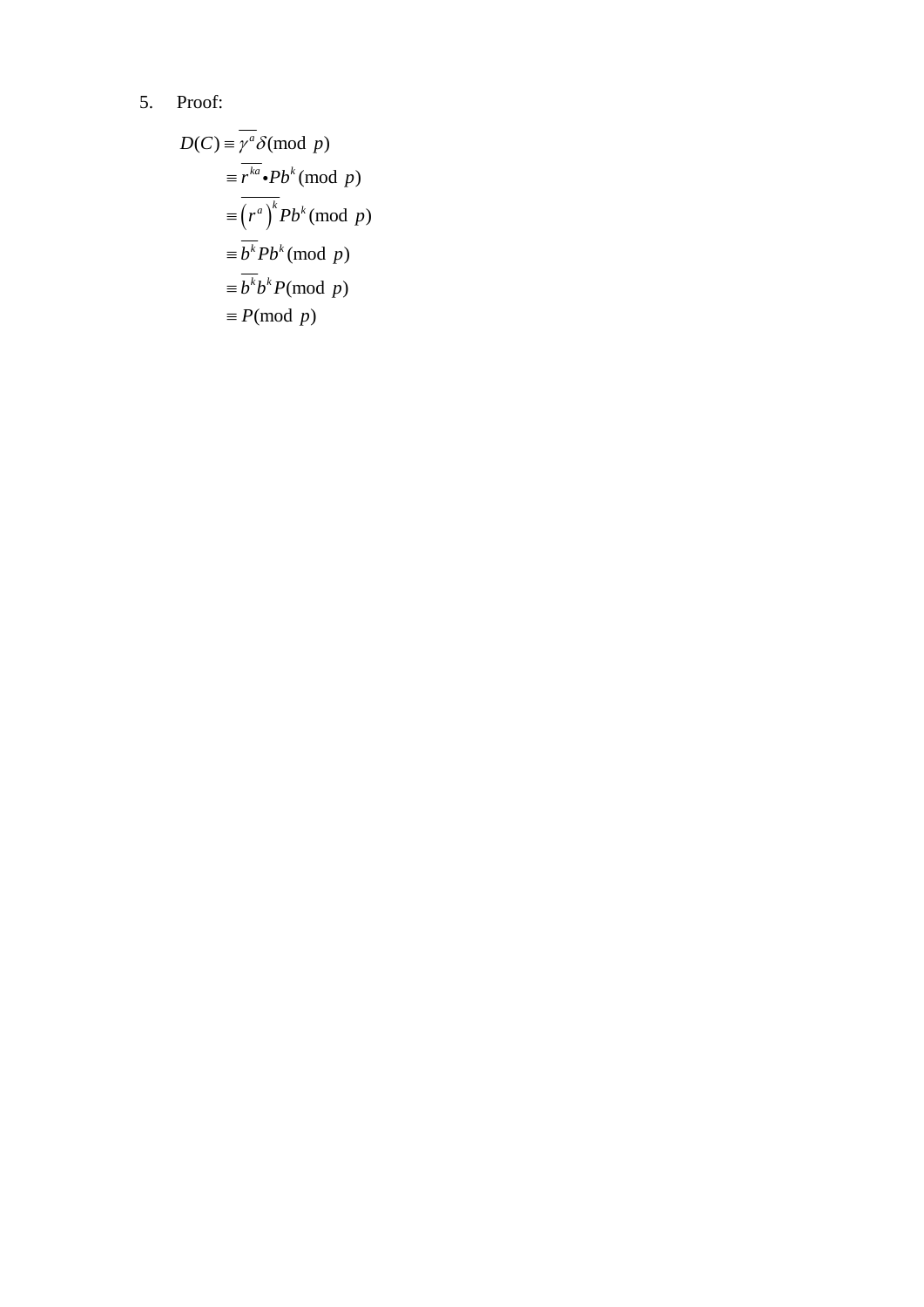### **II. Signing message in the ElGamal cryptosystem**

- 1. **A** select:
	- a prime *p*
	- a primitive root *r* of *p*
	- an integer *a*,  $0 \le a \le p-1$ .
- 2. **A** compute:

 $b \equiv r^a \pmod{p}$ ,  $0 \le a \le p-1$ 

- 3. Public key: (*p, r, b*) Private key: *a*
- 4. Signing a message:

| $\mathbf A$                                                            |                                 | B                                                               |
|------------------------------------------------------------------------|---------------------------------|-----------------------------------------------------------------|
|                                                                        | Public key: $(p, r, b)$         |                                                                 |
| (p, r, b)                                                              |                                 | (p, r, b)<br>▸                                                  |
| - Select a random number: $k$                                          |                                 |                                                                 |
| for $(k, p-1)=1$                                                       |                                 |                                                                 |
| - Compute:                                                             |                                 |                                                                 |
| $\gamma \equiv r^k \pmod{p}$ , $0 \leq \gamma \leq p-1$                |                                 |                                                                 |
| $s \equiv (P - a\gamma)\overline{k} \pmod{p-1}, \ \ 0 \leq s \leq p-2$ |                                 |                                                                 |
|                                                                        | Signature $(P)$ : $(\gamma, s)$ |                                                                 |
|                                                                        |                                 | $\blacktriangleright$ $(\gamma, s)$                             |
|                                                                        |                                 | - Compute:                                                      |
|                                                                        |                                 | $V_1 \equiv \gamma^s b^{\gamma} \pmod{p}$ , $0 \le V_1 \le p-1$ |
|                                                                        |                                 | $V_2 \equiv r^P \pmod{p}$ , $0 \le V_1 \le p-1$                 |
|                                                                        |                                 | - Verify: $V_1 = V_2$ ?                                         |